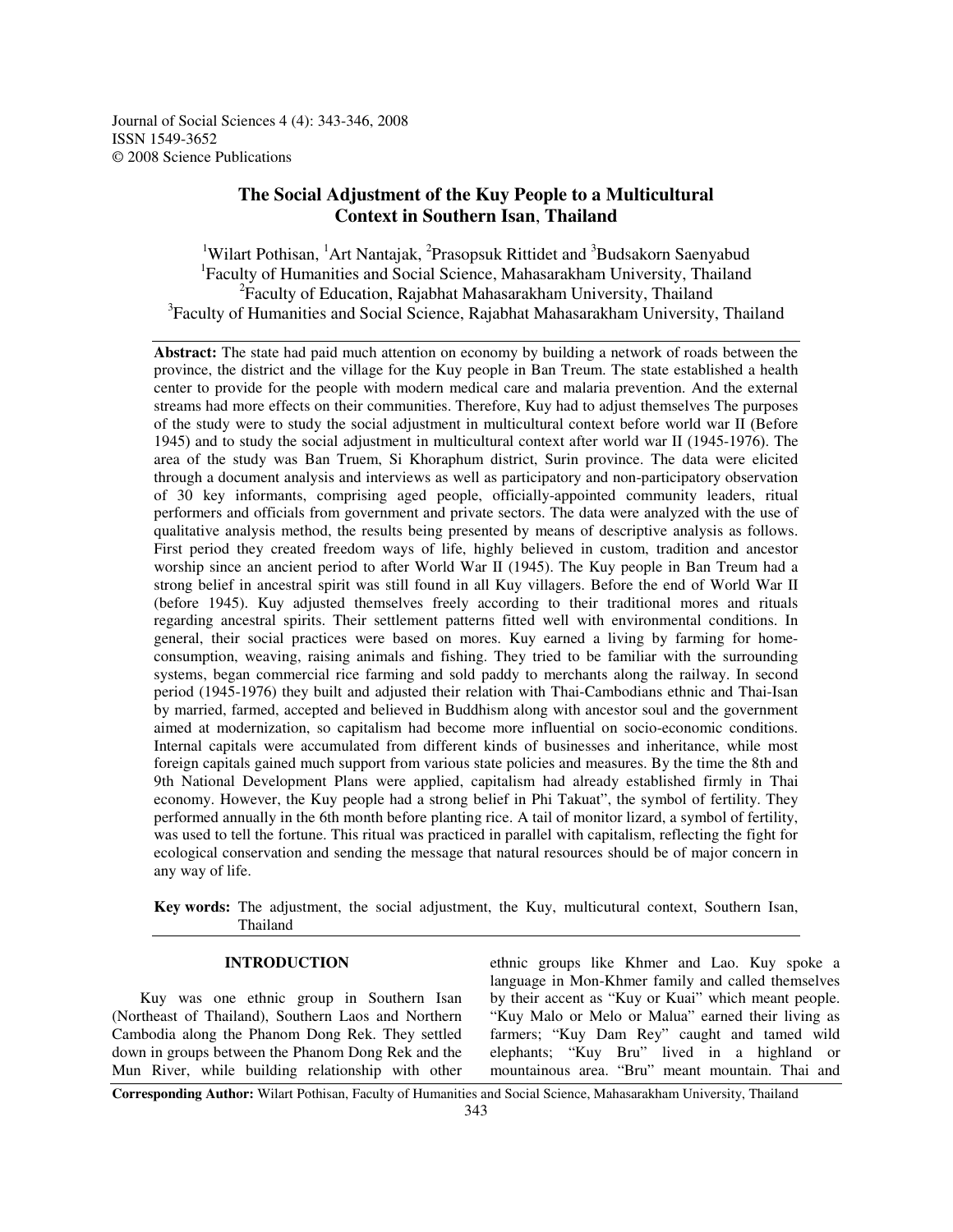Thai-Isan (Laos) people called Kuy "Suai" or "Kha". Kuy adjusted themselves well enough to speak different languages of their neighboring ethnic groups such as Khmer-Suai and Lao-Suai<sup>[1]</sup>. They earned a living in various forms according to their surrounding topography liked collecting forest products, growing rice and field crops, gardening, raising animals, making pots and iron products. Moreover, The Kuy females were skillful in weaving. In 1985, 9.59% of Surin people were Kuy, 9.20% were a mix of Thai-Isan and Kuy and 3.15 were a mix of Thai-Khmer and  $Kuy^{[1]}$ Malua in Ban Truem of Si Khoraphum district in Surin province. The state had paid much attention on economy by building a network of roads between the province, the district and the village for the Kuy people in Ban Treum. The state established a health center to provide for the people with modern medical care and malaria prevention. There were trucks carrying passengers and farm products from the village to the market in Si Khoraphum District. However,The Kuy people in Ban Treum believed in San (spirit house) Phi Takuat", the symbol of fertility. The Kuy people adjusted themselves by paying more attention on importance events of Buddhism, culture and tradition. Gradually, The Kuy people had adjusted their way of life to become Buddhists. This new kind of power reflected the forms of Kuy's relationship which were transferred from generation to generation and united with nature and ancestral spirits. It also showed that Kuy adjusted their relationship with other ethnic groups of Thai-Isan (Laos) and Thai-Khmer (Khmer), while developing the "rice culture and fish culture", based on their accumulated experience. Such adjustment reflected Kuy's establishment of socio-economic relationship and "community culture" which had existed for a long period of time.

## **The social adjustment in multicultural context by super natural power:**

**The social adjustment in multicultural context before world war II (Before 1945):** The Kuy people in Ban Treum had adjusted gradually when Thai-Isan migrated to Southern Isan, Kuy started to build their relationship with Thai-Isan by accepting Buddhism and developing a new set of local wisdom tended to change their culture much slower. Thus, it took them a very long time to change their belief in spirits and become Buddhist, to build temples and to learn how to read and write. Kuy still held their traditional belief strongly although Thai state and local religious leaders prohibited any forms of beliefs in spirits "…such as Phi Thai, Phi Fa, Phi Mahesak Lak Mueang, Phi Pop. Believers would be subjected to trial and be fined

12 baht once found guilty. If they could not afford the fine, they would be sentenced to jail for one month. Informants would get a reward from the government. Later on, there was a royal command for legislation on spirit in 1856". A strong belief in ancestral spirit was still found in all Kuy villages. Before the end of World War II (before 1945) Kuy adjust themselves freely according to their traditional mores and rituals regarding ancestral spirits. Their settlement patterns fit well with environmental conditions. In general, their social practices were based on mores. Kuy earned a living by farming for home-consumption, weaving, raising animals and fishing. They tried to be familiar with the surrounding systems, began commercial rice farming and sold paddy to merchants along the railway during 1926-1945.

**The social adjustment in multicultural context by depending on nature after world war 1945**-**:** The adjustment in Ban Truem was mainly based on its environment. When there was drought, people migrated to a more fertile area. This action was called "move to a new home" such as Ban Huai Po and Ban Saen Suk in Huai Thalaeng district of Nakhon Ratchasima province, as well as Ban Non Daeng of Nong Teng Sub-district in Buri Ram province. Some villagers moved out to find a second job for additional income like working as paid labor at Mr. Kiat's saw mill located near a railway at Ban Kalan Station or in some sugar plantations of Chon Buri province. In Ban Truem, the state had paid much attention on economy by building a network of roads between the province, the district and the village. A health station was established to provide people with modern medical care and malaria prevention. There were trucks carrying passengers and farm products from the village to the market in Si Khoraphum district. Rice growing areas were modified and expanded. Primary education after grade 4 was provided. There were some rice mills in villages. People practiced such supernatural rituals as telling the fortune from the tail of Takuat (Monitor lizard) to ask for fertility from nature, or performing "Kael Mo" for health protection. Villagers paid more attention on important events of Buddhism, culture, tradition and belief. Teachers were local leaders in socio-economic adjustment. The state required villagers' cooperation on the matter of national security against the communists.

**The social adjustment in multicultural context by alternative:** The government aimed at modernization, so capitalism had become more influential on socioeconomic conditions. Internal capitals were accumulated from different kinds of businesses and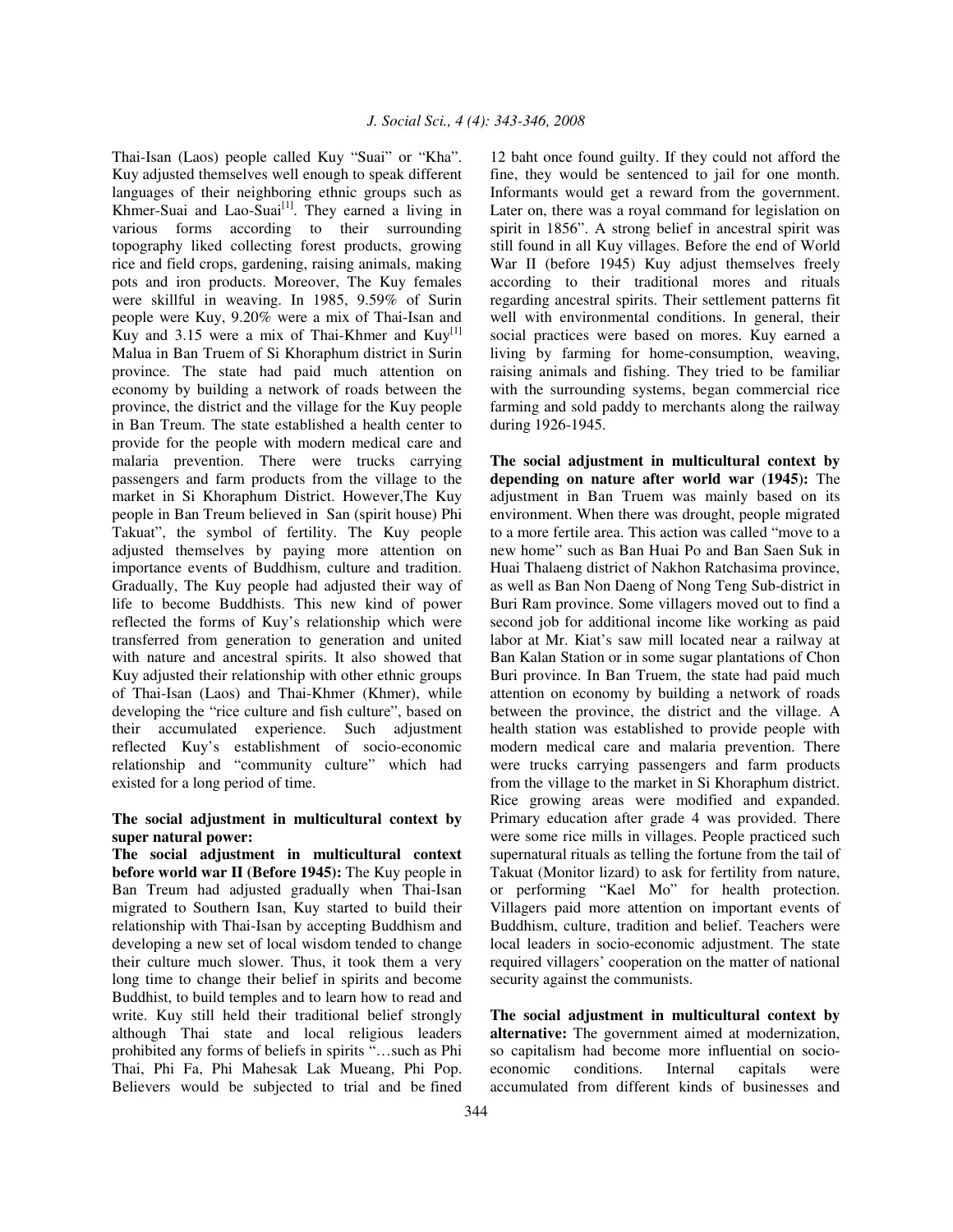inheritance, while most foreign capitals gained much support from various state policies and measures. By the time the 8th and 9th National Development Plans were applied, capitalism had already established firmly in Thai economy. Moreover, rural development made people destroy forests for more farmland. During mid 1970s, there was no more land to be claimed. Thus, some people, particularly the young ones, had no way out but migrated to find jobs in the cities. Community institutions were much affected, especially on their culture. Money became a major part in people's relationship at the household, community and national levels. Later on, His Majesty the King proposed a new theory called "Self-Sufficient Economy"<sup>[2]</sup>. with the main purpose of "having enough to eat and support themselves" . The Kuy villagers in Ban Truem were mainly farmers and developed certain annual rituals relating to rice farming. The remarkable one called "San Phi Pu Ta Takuat" was performed annually in the 6th month before planting rice. A tail of monitor lizard, a symbol of fertility, was used to tell the fortune. This ritual was practiced in parallel with capitalism, reflecting the fight for ecological conservation and sending the message that natural resources should be of major concern in any way of life. Water in canals came from natural rainwater and acted as a "source of rice culture and fish culture". When the environment changed, villagers in Ban Truem also adjusted their farming practice by digging a fish pond for homeconsumption and raising animal in the dry season. In addition, although people moved to work outside, they always came back home during the rice planting season<sup>[2]</sup>. They were able to estimate whether or not they would have enough rice supply or some surplus.

## **MATERIALS AND METHODS**

The social adjustment of the Kuy people to a multicultural context in Southern Isan was divided two periods are an ancient period to after World War II (1945) and second period (1945-1976). To study cultural relation of the Kuy people in Ban Truem, Si Khoraphum district, Surin province. The data were elicited through interviews as well as participatory and non-participatory observation of 30 informants, comprising aged people, officially-appointed community leaders, ritual performers and officers from government and private sectors. The data were analyzed with the use of qualitative analysis method, the results being presented by means of descriptive analysis.

### **RESULTS**

The social adjustment in multicultural context before world war II (Before 1945), the Kuy people

adjusted themselves by respected "San Phi Pu Ta Takuat", the symbol of fertility. It was the supernatural power. Kuy adjusted themselves freely according to their traditional mores and rituals regarding ancestral spirits. Their settlement patterns fit well with environmental conditions. In general, their social practices were based on mores. Kuy earned a living by farming for home-consumption, weaving, raising animals and fishing. They tried to be familiar with the surrounding systems, began commercial rice farming and sold paddy to merchants along the railway. They adjusted themselves to the ecological. The social adjustment in multicultural context after world war II (1945-1976). After 1945, external streams had more effects on their communities. Therefore, Kuy had to adjust themselves to Kuy culture were "Phi (spirit), Buddhism and Brahmanism". Phi were their ancestral spirits and Kuy also developed their beliefs in relation to the supernatural. Kuy Malua in Ban Truem of Si Khoraphum District in Surin Province believed in San (spirit house) Phi Takuat", the symbol of fertility. And they adjusted themselves to the social adjustment in multicultural context by alternative to survive like finding jobs in the cities for more income. Kuy in Ban Truem grew mono crop of rice for sale. They held strong community belief in "San Pu Ta Takuat". People accepted new technologies while money played more active role in their way of life. School provided education up to grade 12. More than twenty farmers owned private trucks. They acted as middlemen in buying paddy from other villages and created a patronage relationship with merchants at Kalan Market. Although villagers practiced modern rice farming, they still kept cattle for sale.

### **DISCUSSION**

The main elements of Kuy culture were "Phi (spirit), Buddhism and Brahmanism". Phi were their ancestral spirits and Kuy also developed their beliefs in relation to the supernatural. Kuy Malua in Ban Truem of Si Khoraphum District in Surin Province believed in San (spirit house) Phi Takuat", the symbol of fertility. Kuy Dam Rey in Ban Kra Pho-Ta Klang of Tha Tum District in Surin Province held belief in "San Phi Pakam"<sup>[1]</sup> for their safety and luck. This new kind of power reflected the forms of Kuy's relationship which were transferred from generation to generation and united with nature and ancestral spirits. It also showed that Kuy adjusted their relationship with other ethnic groups of Thai-Isan (Lao) and Thai-Khmer (Khmer), while developing the "rice culture and fish culture", based on their accumulated experience<sup>[3]</sup>. Such